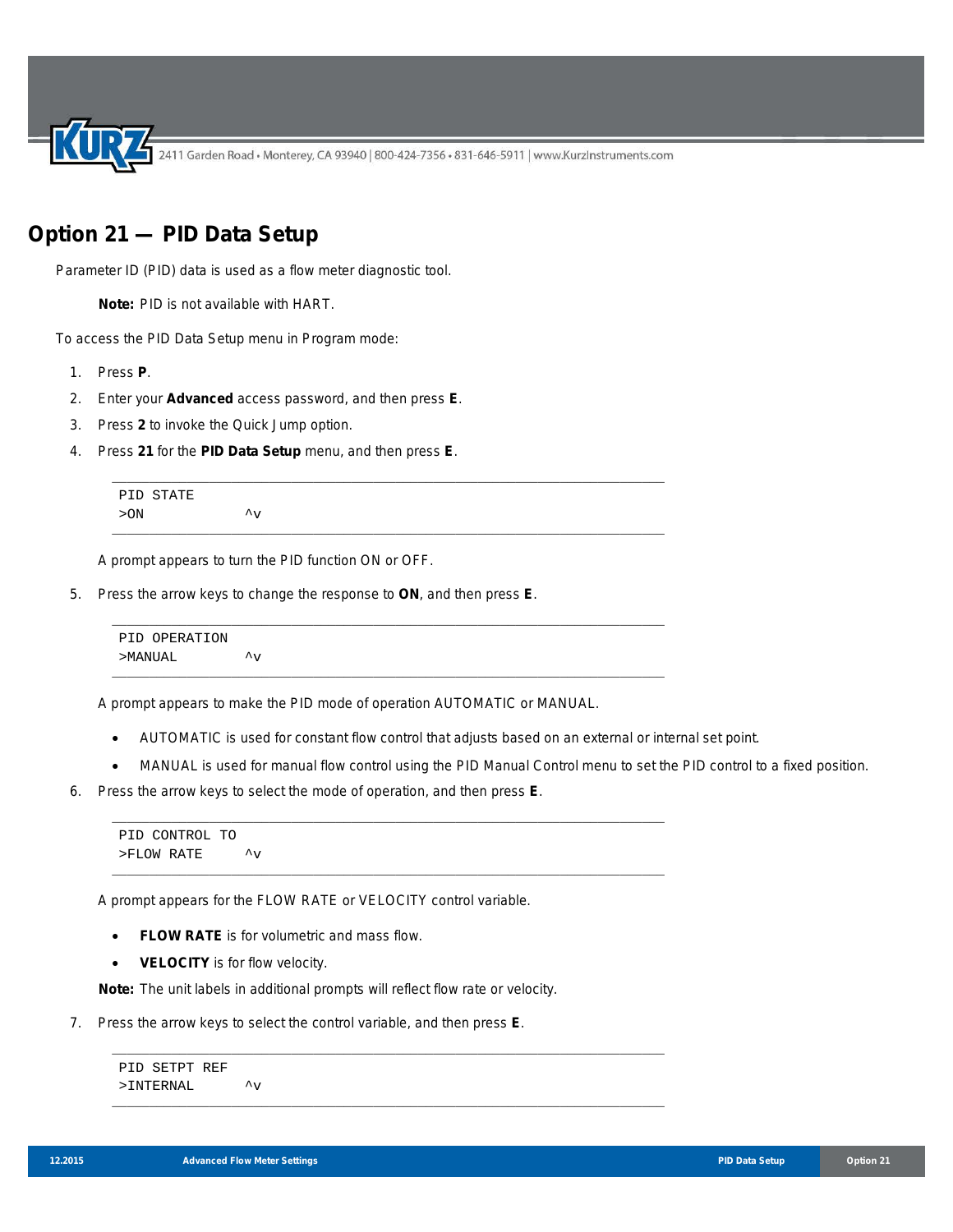2411 Garden Road • Monterey, CA 93940 | 800-424-7356 • 831-646-5911 | www.KurzInstruments.com

A prompt appears for the INTERNAL or EXTERNAL PID set point reference.

- **INTERNAL** is used when the PID variable is controlled with a set point value stored in the flow meter.
- **EXTERNAL** is used when the PID variable is controlled by an analog input.

**Note:** If you choose EXTERNAL, the external analog input channel must be assigned to the PID EXT. REF variable in Option 20.

8. Press the arrow keys to select the PID setpoint reference, and then press **E**.

PID SETPOINT >200.00000 SFPM

If you choose INTERNAL, a prompt appears for the set point value. The PID SETPOINT uses the units specified in the PID CONTROL TO variable.

**Note:** The set point value can also be specified using Modbus command 0x06, register 44.

\_\_\_\_\_\_\_\_\_\_\_\_\_\_\_\_\_\_\_\_\_\_\_\_\_\_\_\_\_\_\_\_\_\_\_\_\_\_\_\_\_\_\_\_\_\_\_\_\_\_\_\_\_\_\_\_\_\_\_\_\_\_\_\_\_\_\_\_\_\_\_\_\_\_

\_\_\_\_\_\_\_\_\_\_\_\_\_\_\_\_\_\_\_\_\_\_\_\_\_\_\_\_\_\_\_\_\_\_\_\_\_\_\_\_\_\_\_\_\_\_\_\_\_\_\_\_\_\_\_\_\_\_\_\_\_\_\_\_\_\_\_\_\_\_\_\_\_\_

9. Use the numeric and decimal keys to enter the PID set point value, and then press **E**.

Prompts appear for the PID tuning parameters:

- Proportional gain
- Integral time constant
- Derivative time constant

The integral gain is the proportional gain divided by the integral time constant. The derivative gain is the proportional gain multiplied by the derivative time constant.

Linking the integral time constant with the proportional gain and linking the derivative time constant with the proportional gain makes it easier to manually tune the system.

```
PROP GAIN (KP)
      >0.30000000
     __________________________________________________________________________
     __________________________________________________________________________
      INTEGRAL TC
      >1.00000000 SEC
     __________________________________________________________________________
     __________________________________________________________________________
      DERIVATIVE TC
      >0.33000000 SEC
     __________________________________________________________________________
10. Use the numeric and decimal keys to enter the PID tuning parameters, and then press E.
```
\_\_\_\_\_\_\_\_\_\_\_\_\_\_\_\_\_\_\_\_\_\_\_\_\_\_\_\_\_\_\_\_\_\_\_\_\_\_\_\_\_\_\_\_\_\_\_\_\_\_\_\_\_\_\_\_\_\_\_\_\_\_\_\_\_\_\_\_\_\_\_\_\_\_

Press **P** to skip to the prompts without making changes.

Prompt appears for the PID low and high limits.